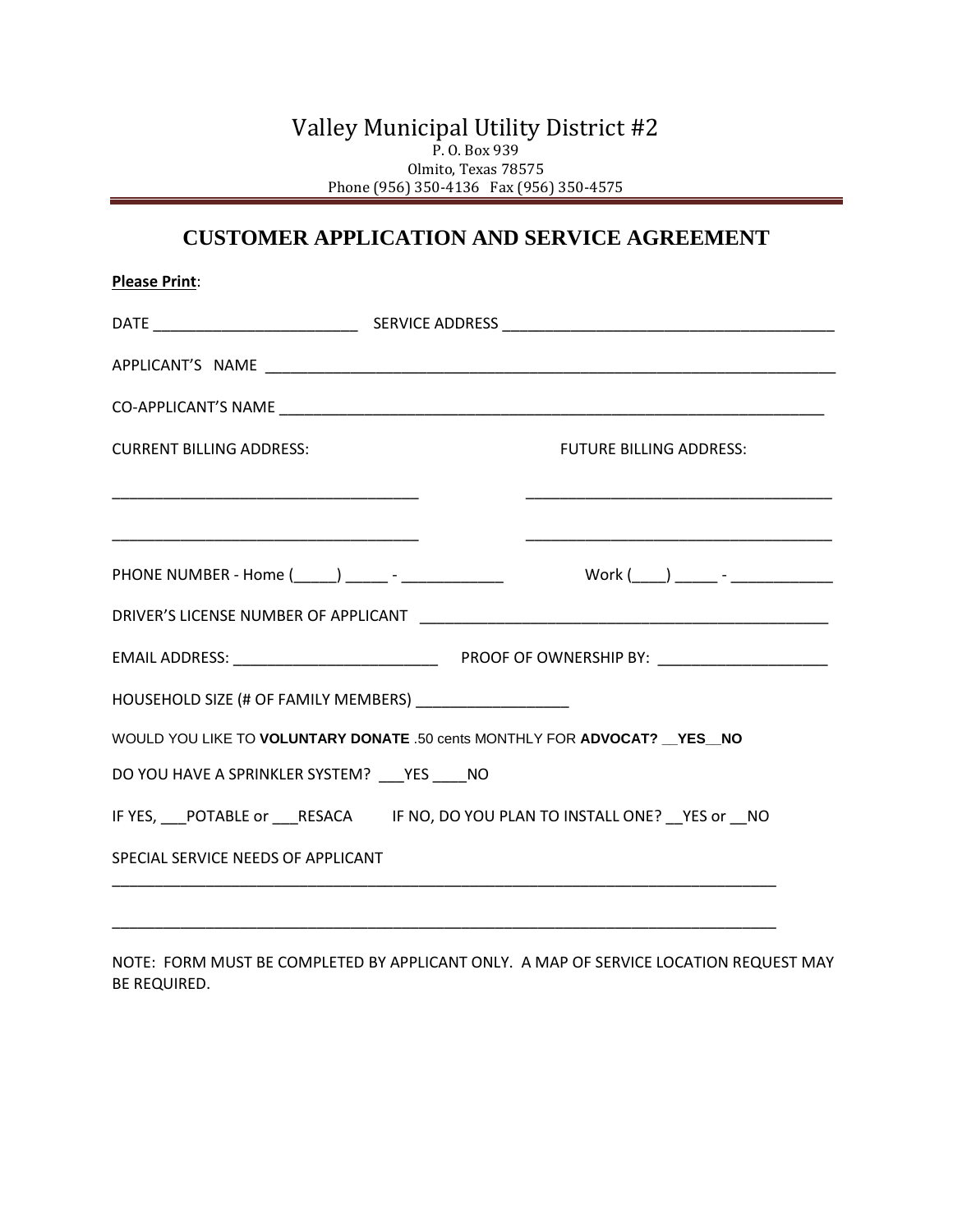The District shall sell and deliver water and/or wastewater service to the Applicant and the Applicant shall purchase, receive, and/or reserve service from the District in accordance with the Service Policies of the District, as amended from time to time by the Board of Directors of the District. Upon compliance with said Policies, including payment of a deposit, the Applicant shall become eligible to receive service.

The Applicant shall pay the District for service hereunder as determined by the District's Service Policies and upon the terms and conditions set forth therein, a copy of which has been provided as an information packet, for which Applicant acknowledges receipt hereof by execution of this Agreement. A copy of this Agreement shall be executed before service may be provided to the Applicant.

The Board of Directors shall have the authority to discontinue, terminate or suspend the service to any customer not complying with any policy or not paying any utility rates, fees or charges as required by the District's published Service Policies. At any time service is discontinued, terminated or suspended, the District shall not re-establish service unless it has a current, signed copy of this agreement.

All water shall be metered by meters to be furnished and installed by the District. The meter and/or wastewater connection is for the sole use of the customer and is to provide service to only one (1) dwelling or one (1) business. Extension of pipe(s) to transfer utility service from one property to another, to share, resell, or submeter water to any dwellings, businesses, or property, etc., is prohibited.

The District shall have the right to locate a water service meter and the pipe necessary to connect the meter on the Applicant's property at a point to be chosen by the District, and shall have access to its meter and equipment located upon Applicant's premises at all reasonable and necessary times for any purpose connected with or in the furtherance of its business operations, and upon discontinuance of service the District shall have the right to remove any of its equipment from the Applicant's property. The Applicant shall install, at their own expense, any necessary service lines from the District's facilities and equipment to the point of applicant's use, including any customer service isolation valves, backflow prevention devices, pressure regulators, clean-outs, and other equipment as may be specified by the District. The District shall also have access to the Applicant's property for the purpose of inspecting for possible cross-connections, potential contamination hazards, illegal lead materials, and any other violations or possible violations of state and federal statutes and regulations relating to the federal Safe Drinking Water Act or Chapter 341 of the Texas Health & Safety Code or the District's Service Policies.

The District is responsible for protecting the drinking water supply from contamination or pollution which could result from improper practices. This service agreement serves as notice to each customer of the restrictions which are in place to provide this protection. The District shall enforce these restrictions to ensure the public health and welfare. The following undesirable practices are prohibited by state regulations:

a. No direct connection between the public drinking water supply and a potential source of contamination is permitted. Potential sources of contamination shall be isolated from the public water system by an airgap or an appropriate backflow prevention assembly in accordance with state regulations.

b. No cross-connection between the public drinking water supply and a private water system is permitted. These potential threats to the public drinking water supply shall be eliminated at the service connection by the proper installation of an airgap or a reduced pressure-zone backflow prevention assembly and a service agreement must exist for annual inspection and testing by a certified backflow prevention device tester.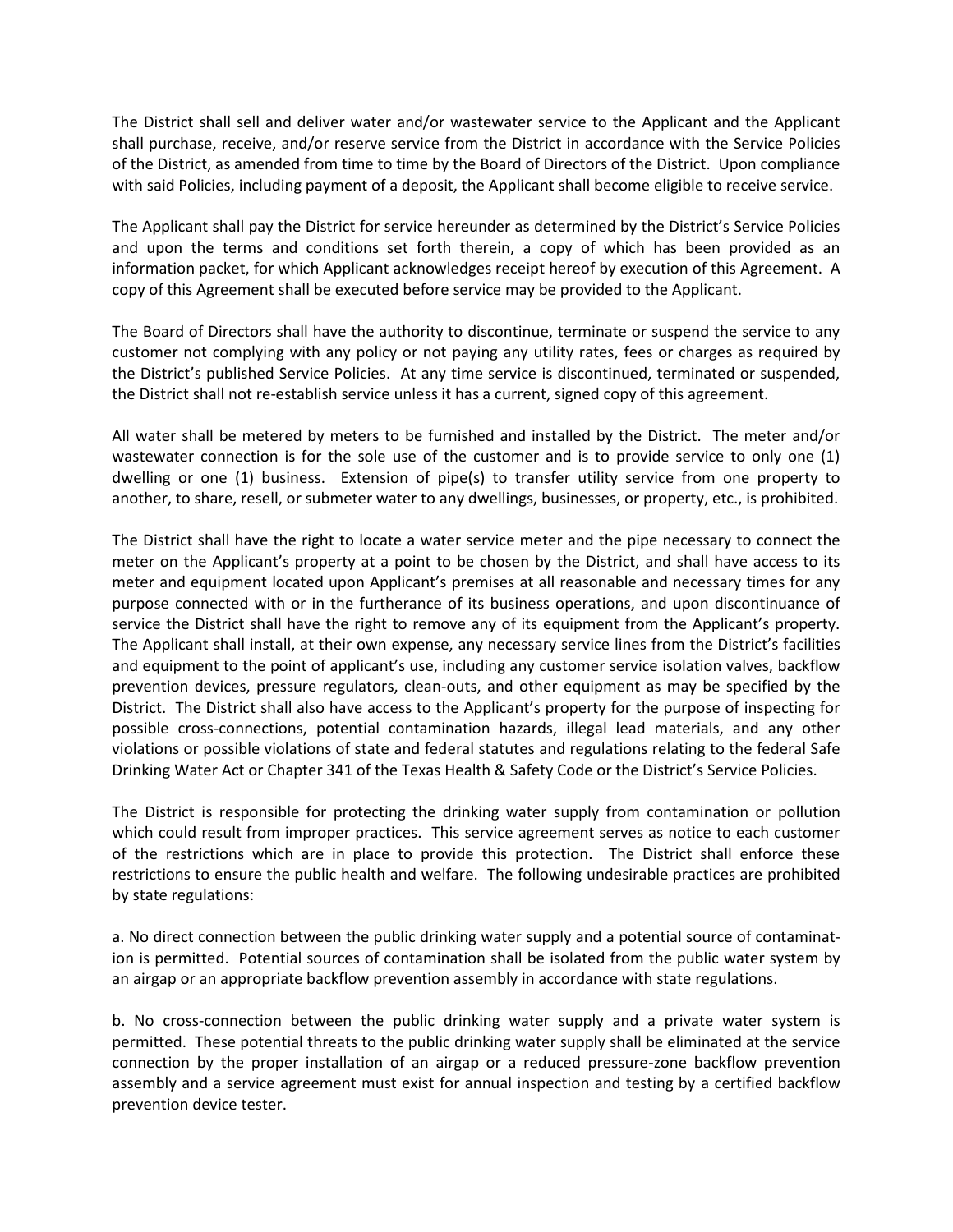c. No connection which allows water to be returned to the public drinking water supply is permitted.

d. No pipe or pipe fitting which contains more than 0.25 % lead may be used for the installation or repair of plumbing at any connection which provides water for human consumption.

e. No solder or flux which contains more than 0.2 % lead may be used for the installation or repair plumbing at any connection which provides water for human consumption.

The District shall maintain a copy of this agreement as long as the Applicant and/or premises are connected to the public water system. The Applicant shall allow their property to be inspected for possible cross-connections, potential contamination hazards, and illegal lead materials. These inspections shall be conducted by the District or its designated agent prior to initiating service and periodically thereafter. The inspections shall be conducted during the District's normal business hours, except in emergencies.

The District shall notify the Applicant in writing of any cross-connections or other undesirable practices which have been identified during the initial or subsequent inspection. The Applicant shall immediately correct any undesirable practice on their premises. The Applicant shall, at their expense, properly install, test, and maintain any backflow prevention device required by the District. Copies of all testing and maintenance records shall be provided to the District as required. Failure to comply with the terms of this service agreement shall cause the District to terminate service or properly install, test, and maintain an appropriate backflow prevention device at the service connection. Any expenses associated with the enforcement of this agreement shall be billed to the Applicant.

In the event the total water supply is insufficient to meet the service needs of all of the District's customers, or in the event there is a shortage of water, the District may initiate the Emergency Rationing Program as specified in the District's Service Policies. By execution of this Agreement, the Applicant hereby agrees to comply with the terms of said program.

By execution hereof, the Applicant shall hold the District harmless from any and all claims for damages caused by service interruptions due to waterline breaks by utility or like contractors, tampering by other customers/users of the District, normal failures of the system, or other events beyond the District's control.

The Applicant shall grant to the District permanent recorded easement(s) dedicated to the District for the purpose of providing reasonable rights of access and use to allow the District to construct, maintain, replace, upgrade, parallel, inspect, test and operate any facilities necessary to serve that Applicant as well as the District's purposes in providing system-wide service for existing or future customers.

By execution hereof, the Applicant agrees that non-compliance with the terms of this agreement by said Applicant shall justify discontinuance, termination or suspension of service until such time as the violation is corrected to the satisfaction of the District.

Any misrepresentation of the facts by the Applicant on any of the four pages of this agreement shall result in discontinuance of service pursuant to the terms and conditions of the District's Service Policies.